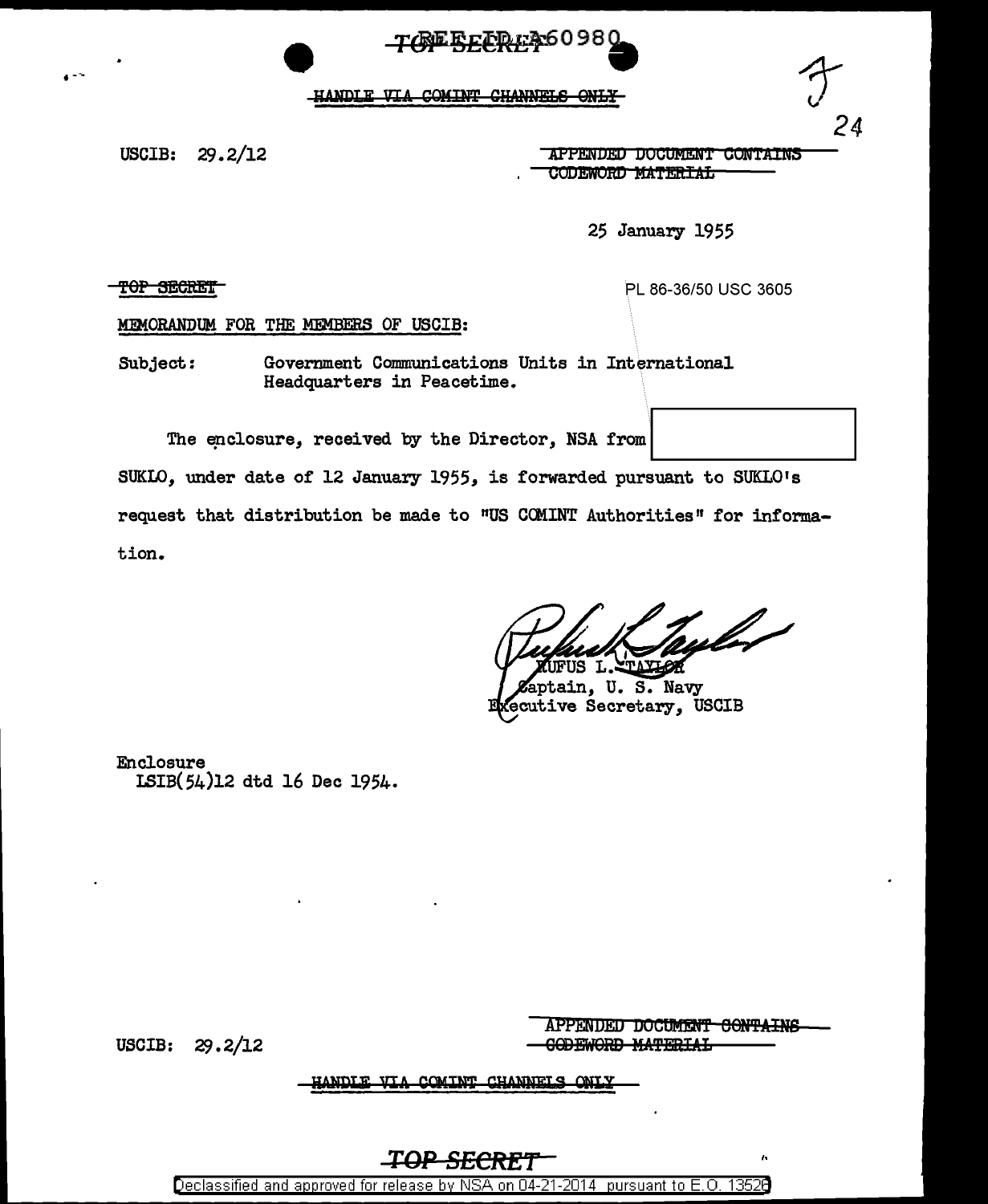## TOP SECRET FRONTH

EO  $3.3(h)$  (2) PL 86-36/50 USC 3605

-TOP-SECRET CONTROL NUMBER 550107-A

TOP SECRET FROTH

-TO BE HANDLED IN ACCORDANCE WITH IRSIG-